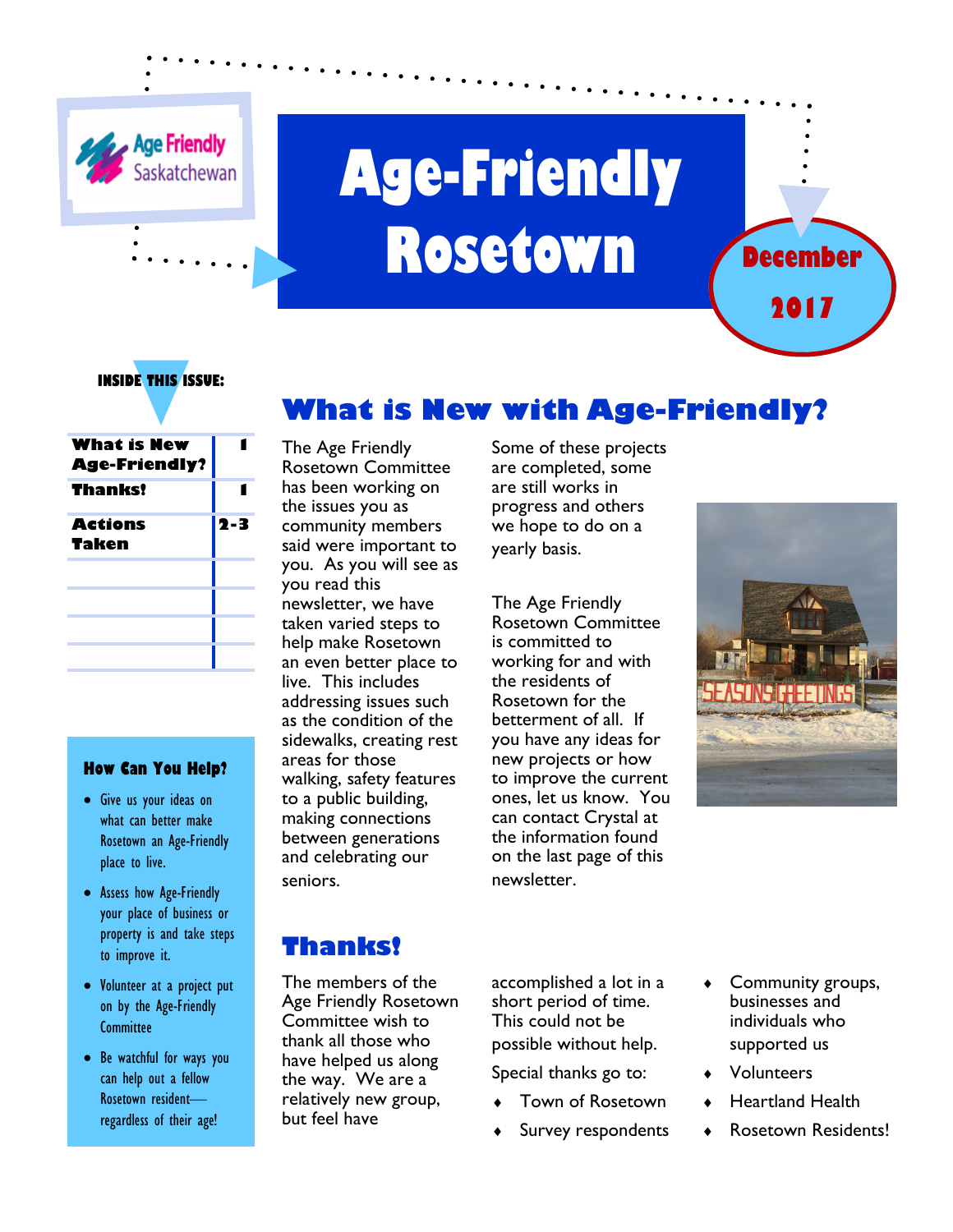**Actions Taken** 



The Age Friendly Rosetown Committee has started a Community Bench Project in response to residents' suggestions on how to make it easier for people of all ages to walk around town and be more physically active.

etc. can imagine their own design for their bench and local company, Prairie MetalArt, will create it. These benches will be placed around town, with input from both the sponsor and the Town.

For anyone wanting to sponsor a bench, we have set up an easy way to do this. Businesses, community groups, residents, memorials, For more information you can contact Crystal at 306-882-2672 ext 2237 or crystal.storey@hrha.sk.ca.



#### **Post Office Door**



As reported in the previous newsletter, Canada Post was contacted by the Age Friendly Rosetown Committee in regards to the difficulty of opening the heavy main doors. This was especially difficult for those using mobility devices or strollers.

Canada Post did review this request and quickly took action. As you may have noticed, an automated door was installed at the facility in September.

Thank you to Canada Post for their assistance and to the community members who identified this as an issue!

#### **Sidewalks**

Due to ground heaving, the sidewalks in Rosetown have long been a safety concern for residents. The Town of Rosetown had done some shaving of areas of concern around the downtown area in 2016. Survey respondents' thanks for this being done and a request for it to expand to other areas around town were shared with the Town. In response, they decided to expand the program and have now purchased their own



equipment to make it easier and more cost efficient to continue the shaving of uneven sidewalks.

If you are concerned about a particular sidewalk, please let the Town know of its location.